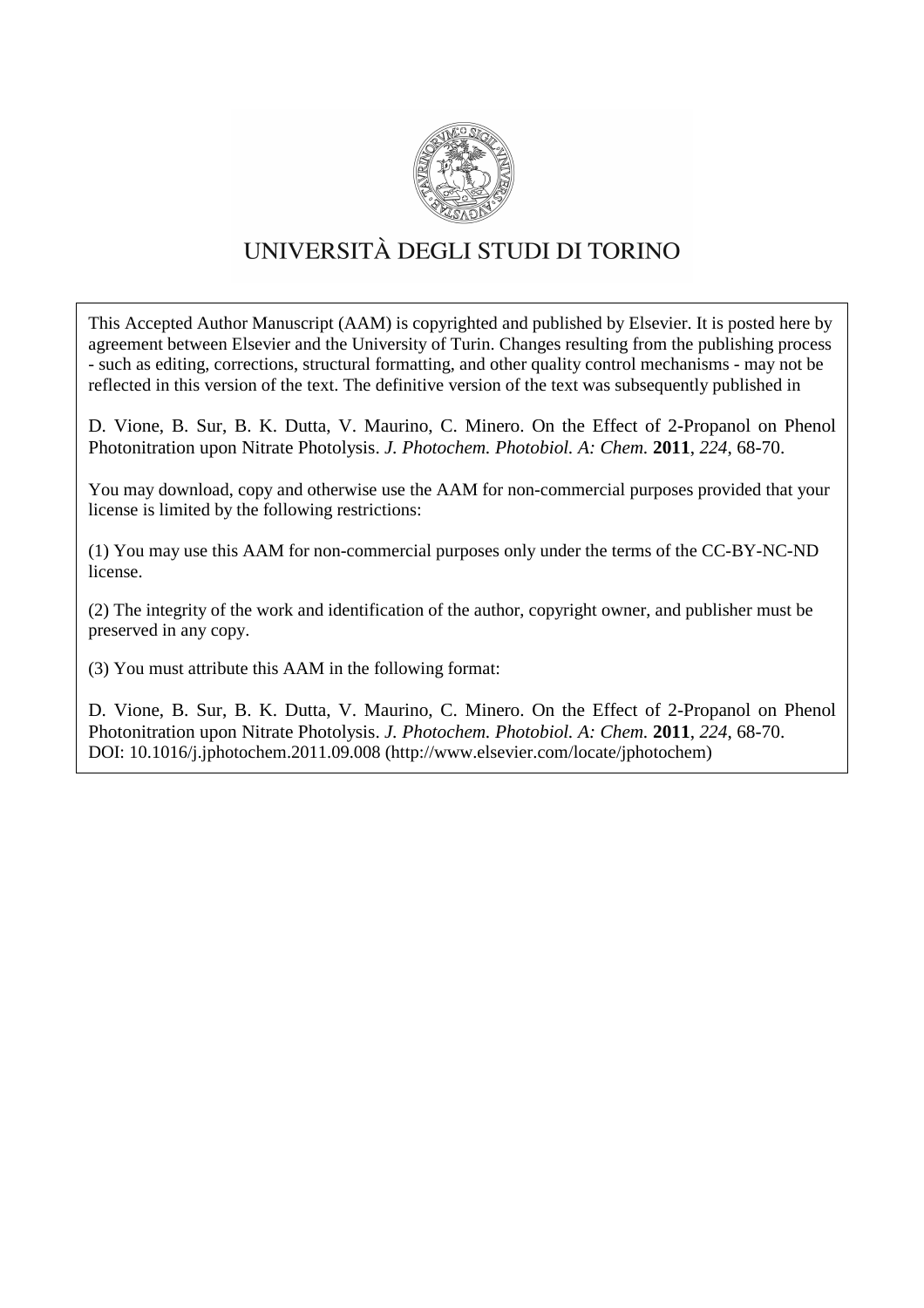## **ON THE EFFECT OF 2-PROPANOL ON PHENOL PHOTONITRATION UPON NITRATE PHOTOLYSIS**

### **Davide Vione,a,b,\* Babita Sur,a,c Binay K. Dutta,<sup>d</sup> Valter Maurino,<sup>a</sup> Claudio Minero <sup>a</sup>**

- *a Dipartimento di Chimica Analitica, Università di Torino, Via P. Giuria 5, 10125 Torino, Italy.*
- *b Centro Interdipartimentale NatRisk, Università di Torino, Via L. Da Vinci 44, 10095 Grugliasco (TO), Italy.*
- *c Department of Chemical Engineering, Calcutta University, 92 Acharya P. C. Road, Kolkata 700009, India.*
- <sup>d</sup> Chemical Engineering Department, The Petroleum Institute, Abu Dhabi, PO Box 2533, United *Arab Emirates.*
- \* Corresponding author. Fax +39-011-6707615. E-mail: *davide.vione@unito.it*

#### *Abstract*

It is shown that the enhancement by 2-propanol of the nitration of phenol upon nitrate photolysis is compatible with the inhibition by the alcohol of in-cage recombination between  $\text{{}^{\bullet}O}^-$  and  $\text{{}^{\bullet}NO}_2$ . This effect would increase the availability of  $\sqrt[4]{102}$  that is involved into phenol nitration, despite the enhancement by the alcohol of the production of superoxide that is a scavenger of  $\text{{\degree}NO}_2$ . A kinetic model is proposed to describe the experimental data and to get insight into the processes involved. Kinetic calculations suggest that in the absence of 2-propanol less than 25% of cage  $\text{°O}^-$  and  $\text{°NO}_2$ would evolve into bulk species, the remainder undergoing recombination to nitrate. The data also show that most of the recombination between  $\text{O}H/\text{O}^-$  and  $\text{NO}_2$  would take place in the solvent cage instead of the solution bulk.

*Keywords*: photochemistry; aromatic nitroderivatives; solvent cage; 2-nitrophenol; Chemical Kinetics Simulator.

The UV irradiation of nitrate produces  $\bullet$ OH and  $\bullet$ NO<sub>2</sub>, which can be involved into the transformation of dissolved compounds [1,2]. The hydroxyl radical is certainly the most reactive transient, but  $\sqrt[4]{NO_2}$  can take part to photonitration reactions of aromatic molecules, yielding toxic and potentially mutagenic nitroderivatives [3]. Interestingly,  $\sqrt[8]{NO_2}$  produced by nitrate photolysis and nitrite photoxidation induces significant nitration of chlorophenols (herbicide transformation intermediates) in flooded paddy fields and shallow lagoons [4, and references therein].

Early studies into phenol transformation upon nitrate photolysis have reported that <sup>•</sup>OH scavengers are able to enhance photonitration. Such an effect has been ascribed to the inhibition of recombination in the bulk between  $\text{°OH}$  and  $\text{°NO}_2$  [5]. However, it has been shown that the reaction between **OH** and **NO**<sub>2</sub> in the solution bulk cannot be a significant sink for **OH**, *a fortiori* in the presence of dissolved organic substrates such as phenol [6]. Moreover, •OH scavengers such as formate and 2-propanol are able to increase the •OH quantum yield of nitrate photolysis [7]. A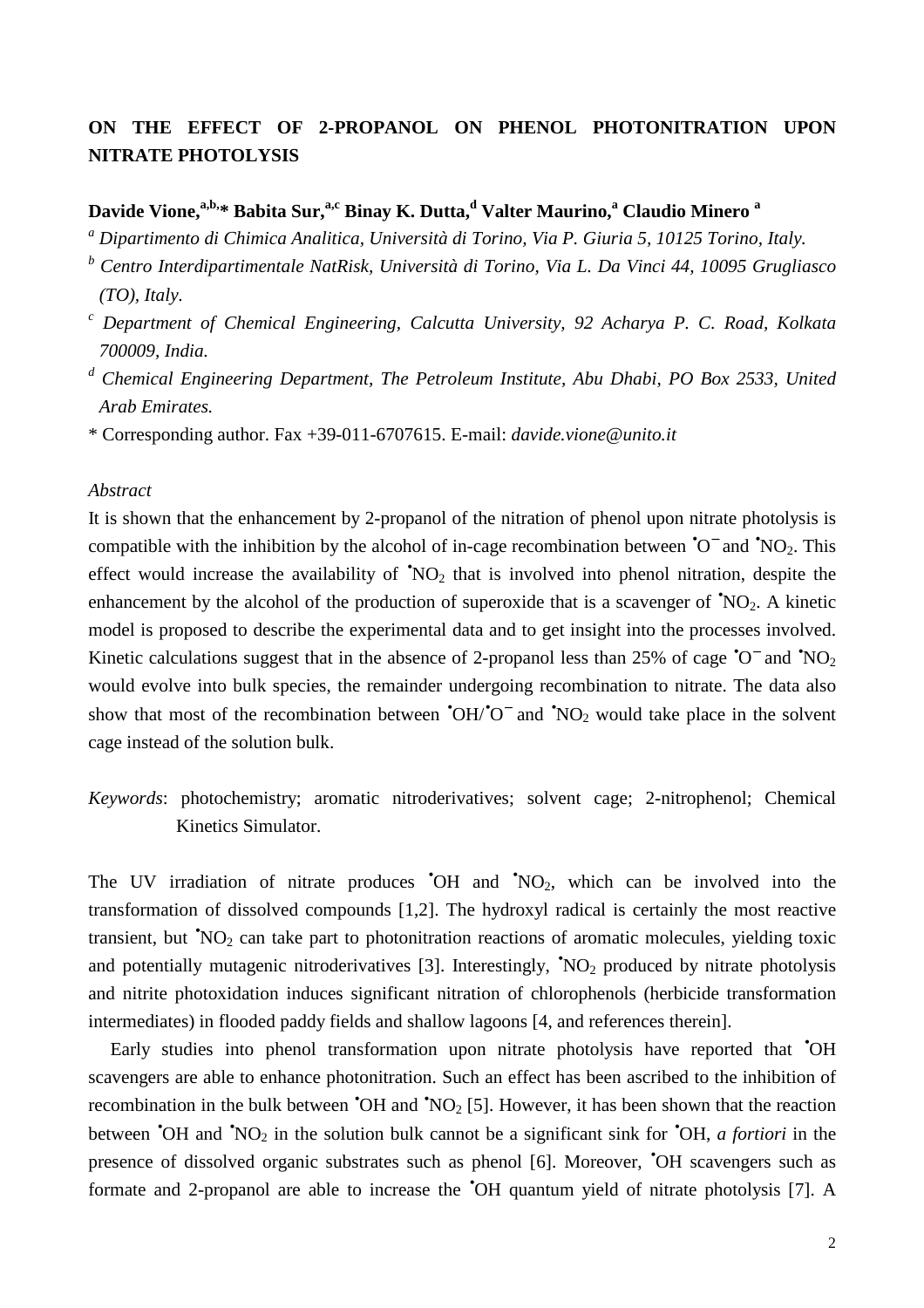likely explanation is that photolytically generated  $\textdegree O^-$  (which later yields  $\textdegree OH$  upon protonation) and  $^{\bullet}NO_2$  are surrounded by a cage of water molecules, which favours their recombination to  $NO_3^-$ . Recombination can be inhibited by the reaction of the scavengers in excess with cage  $\textdegree O^-$ , which increases the •OH quantum yield measured from the reaction products of the scavengers [1, 7]. For instance, acetone is formed by 2-propanol and •OH. The formation rate of acetone was increased by about 3.8 times between  $10^{-6}$  M and 0.1 M 2-propanol, which has been ascribed to the reaction between 2-propanol and cage  $\text{O}_H$  [8]. Inhibition of the  $\text{O}^-$  +  $\text{NO}_2$  cage recombination would enhance the generation of the nitrating agent  $NO_2$ . The purpose of the present work is to understand if the enhancement by 2-propanol of phenol photonitration upon nitrate photolysis can be accounted for by the cited cage process. This issue is relevant to photonitration reactions that take place in the environment [4], in natural waters rich in dissolved organic matter, and to advanced oxidation processes for wastewater treatment [1, 9], which may use UV radiation and where organic compounds can be present in large amount.

Solutions (5 mL volume) containing phenol, nitrate and 2-propanol when relevant were placed in cylindrical Pyrex glass cells. For UVB irradiation it was adopted a Philips TL 01 lamp (incident photon flux  $P_o = 1.0 \cdot 10^{-6}$  Einstein L<sup>-1</sup> s<sup>-1</sup> and maximum emission at 313 nm, near the 305-nm absorption maximum of nitrate [1]). Analysis after irradiation was carried out by liquid chromatography. 2-Nitrophenol (2NP) and 4-nitrophenol were formed as nitroderivatives. The former compound was present in larger amount, which allowed more accurate quantification; therefore, further discussion will concern 2NP only. The initial rates of 2NP formation were determined as the slopes for t→0 of the curves fitting the experimental data (see legend to Figure 1). For further details concerning experimental set-up and data treatment see [4]. The reproducibility of repeated runs was 15-20%.

Figure 1 shows the time evolution of 2NP upon UVB irradiation of 1 mM phenol, 0.10 M nitrate and variable concentrations of 2-propanol. Phenol concentration was chosen to ensure that it scavenged a significant fraction of bulk  $\text{NO}_2$  [4]. Figure 2 reports the initial formation rate of 2NP as a function of the alcohol concentration. The rate increased by  $3.0\pm1.2$  times ( $\mu\pm\sigma$ ) when passing from the absence of 2-propanol to the highest adopted concentration value (0.3 M). The data of Figure 2 are compatible with a reaction between 2-propanol and cage  $\textdegree O^-$ , which would inhibit cage recombination and increase the availability of  $\sqrt[4]{NQ_2}$  [7, 8]. A kinetic model was elaborated from the known reactions induced by nitrate photolysis, which can influence the photonitration of phenol [1, 2, 5, 7, 10-12] (PrOH = 2-propanol, PhOH = phenol):

$$
NO_3^- + hv \rightarrow [^{\bullet}O^- + ^{\bullet}NO_2]_{cage} \qquad [R_I \approx \Phi P_o (I - I0^{-A_{NO3-}})] \qquad (1)
$$

$$
[^{\bullet}O^{-} + \bullet NO_{2}]_{\text{cage}} \to NO_{3}^{-} \qquad \qquad [k_{2}, s^{-1}] \qquad (2)
$$

$$
[^{\bullet}O^{-} + \bullet NO_{2}]_{cage} \longrightarrow (+H^{+}) \longrightarrow \bullet OH + \bullet NO_{2} \qquad [k_{3}, s^{-1}]
$$
 (3)

- $[^{\bullet}O^{-}+^{\bullet}NO_{2}]_{cage} + ProH \longrightarrow (+H^{+}) \longrightarrow \mathbf{^{\bullet}NO_{2}} + Pro^{\bullet}$  $\rm [k_4,\,M^{-1}\ s^{-1}$  $(4)$  $\bullet$ OH + PrOH  $\rightarrow$  H<sub>2</sub>O + PrO $\bullet$  $\left[ k_5 = 1.9 \cdot 10^9 \, \mathrm{M}^{-1} \, \mathrm{s}^{-1} \right]$  $(5)$
- $Pro^{\bullet} + O_2 \rightarrow ProO_2^{\bullet}$  $\rm [k_{6}\,{=}\,4.5 {\cdot}10^{9} \, M^{-1} \, s^{-1}$  $(6)$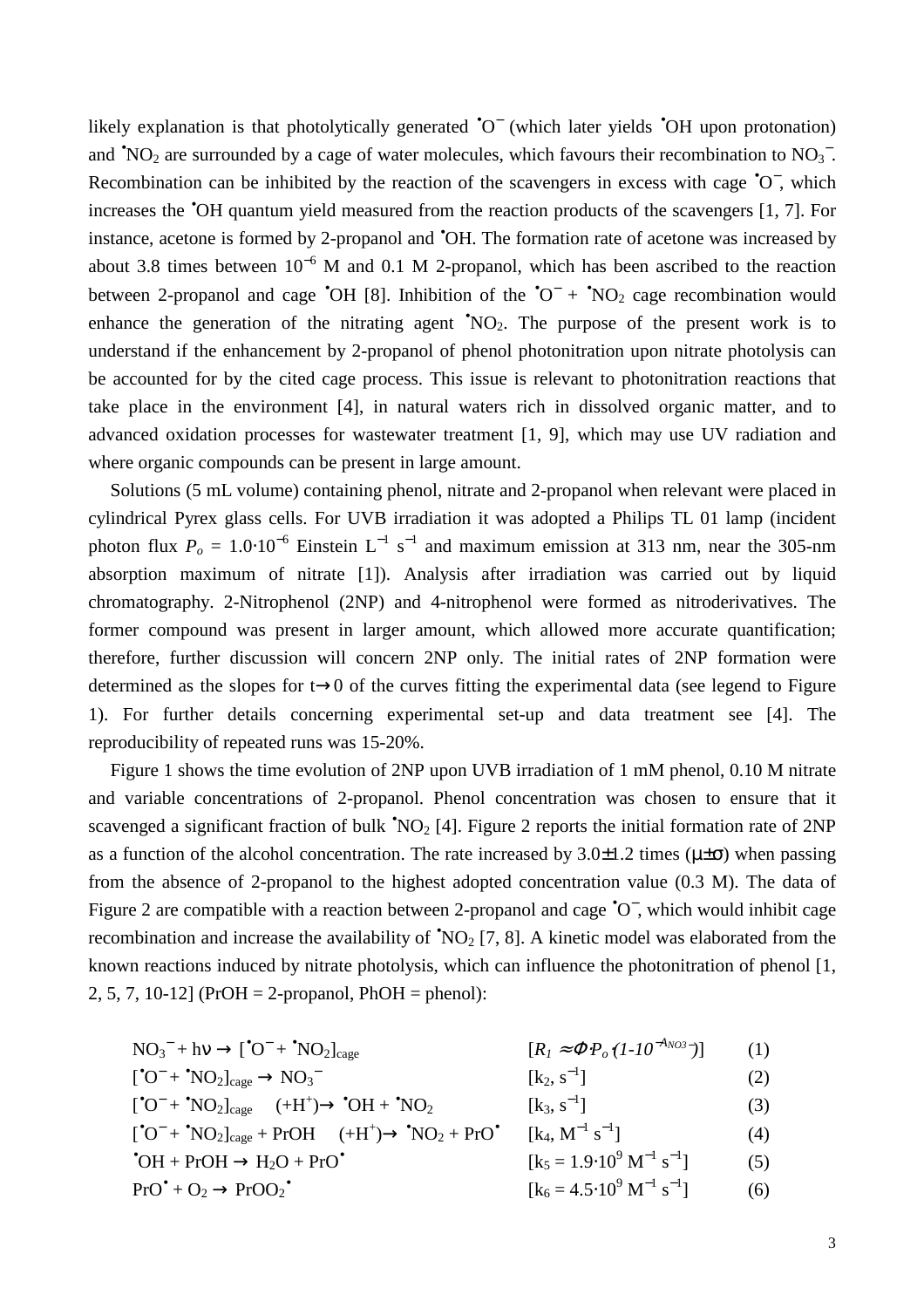| $ProO_2^{\bullet} + HPO_4^{2-} \rightarrow Acctone + H_2PO_4^- + O_2^{-\bullet}$                     | $[k_7 = 1.1 \cdot 10^7 \text{ M}^{-1} \text{ s}^{-1}]$                                   | (7)  |
|------------------------------------------------------------------------------------------------------|------------------------------------------------------------------------------------------|------|
| $HO_2^{\bullet} \rightleftarrows O_2^{\bullet} + H^+$                                                | $[pK_a = 4.8]$                                                                           | (8)  |
| $HO_2^{\bullet} + O_2^{\bullet} + H^+ \rightarrow H_2O_2 + H_2O$                                     | $[k_9 = 9.7 \cdot 10^7 \text{ M}^{-1} \text{ s}^{-1}]$                                   | (9)  |
| $Q_2^{\bullet}$ + $\text{NO}_2 \rightarrow Q_2 + NO_2^{\bullet}$                                     | $[k_{10} = 4.5.10^{9} \text{ M}^{-1} \text{ s}^{-1}]$                                    | (10) |
| $2^{\bullet}NO_2 \rightleftarrows N_2O_4$                                                            | $[k_{11} = 4.5.10^{8} \text{ M}^{-1} \text{ s}^{-1}; k_{-11} = 7.10^{3} \text{ s}^{-1}]$ | (11) |
| $N_2O_4 + H_2O \rightarrow NO_3^- + NO_2^- + 2 H^+$                                                  | $[k_{12} = 1.10^3 s^{-1}]$                                                               | (12) |
| $\bullet$ OH + HO <sub>2</sub> $\bullet$ → H <sub>2</sub> O + O <sub>2</sub>                         | $[k_{13} = 1.10^{10} M^{-1} s^{-1}]$                                                     | (13) |
| $\bullet$ OH + $\bullet$ NO <sub>2</sub> $\rightarrow$ NO <sub>3</sub> <sup>-</sup> + H <sup>+</sup> | $[k_{14} = 4.5 \cdot 10^9 \text{ M}^{-1} \text{ s}^{-1}]$                                | (14) |
| $PhOH + OH \rightarrow Ph(OH)2$                                                                      | $\begin{bmatrix} k_{15} = 1.4 \cdot 10^{10} \text{ M}^{-1} \text{ s}^{-1} \end{bmatrix}$ | (15) |
| $Ph(OH)2* + O2 \rightarrow O2-* + H+ + Hydroxyderivatives$                                           | $\left[\mathrm{k}_{16}\right]$                                                           | (16) |
| $Ph(OH)2• \rightarrow PhO• + H2O$                                                                    | $\left[\mathrm{k}_{17}\right]$                                                           | (17) |
| $2 \text{ PhO}^{\bullet} \rightarrow$ Products                                                       | $[k_{18} = 4.10^8 \text{ M}^{-1} \text{ s}^{-1}]$                                        | (18) |
| $PhO^{\bullet} + O_2^{-\bullet} + H^+ \rightarrow PhOH + O_2$                                        | $[k_{19} = 2.10^9 \text{ M}^{-1} \text{ s}^{-1}]$                                        | (19) |
| $PhOH + \n^{\bullet} NO_2 \rightarrow PhO^{\bullet}$                                                 | $[k_{20} = 3.10^3 \text{ M}^{-1} \text{ s}^{-1}]$                                        | (20) |
| $PhO^{\bullet}$ + $^{\bullet}NO_2 \rightarrow 2NP$                                                   | $[k_{21} = 2.10^9 \text{ M}^{-1} \text{ s}^{-1}]$                                        | (21) |
| $PhO^{\bullet}$ + $^{*}NO_{2}$ $\rightarrow$ 4NP                                                     | $[k_{22} = 1.10^9 \text{ M}^{-1} \text{ s}^{-1}]$                                        | (22) |
|                                                                                                      |                                                                                          |      |

The possible reaction between phenol and cage <sup>\*</sup>OH was neglected because the trend with phenol concentration of the 2NP formation rate upon nitrate photolysis shows a plateau that can be accounted for by competition between reaction (20) and other  $\text{{}^{•}NO_{2}}$  consumption processes in the solution bulk (see [4] and Figure SM1 in the Supplementary Material). A significant reaction between ~ 1 mM phenol and cage  $\text{°O}^-$  would enhance  $\text{°NO}_2$  generation and produce a further increase of the 2NP rate which is not observed. Furthermore, it was adopted  $k_{21} = 2$   $k_{22}$  because the formation rate of 2NP was about double compared to that of 4NP.

The kinetic system made up of reactions (1-22) was treated numerically by means of the Chemical Kinetics Simulator (CKS [13]) software package, which makes use of Monte Carlo techniques (more details about the software settings are reported as Supplementary Material). Concerning the unknown rate constants, no change of the modelled 2NP formation rate was observed by varying the values of  $k_{16}$  and  $k_{17}$  in the range from 1 to  $10^{10}$  M<sup>-1</sup> s<sup>-1</sup>, and a conventional value of 10<sup>7</sup> M<sup>-1</sup> s<sup>-1</sup> was adopted. From the equilibrium reaction (8) it was derived  $[HO_2^{\bullet}]$  =  $6.3 \cdot 10^{-2}$  [O<sub>2</sub><sup>-•</sup>] at pH 6, and the reactions (9) and (13) were modified accordingly. The CKS results are independent of the actual values adopted for  $k_2$ ,  $k_3$  and  $k_4$ , they rather depend on their ratios. Anyway, it was hypothesised  $k_4 = 10^{10} \text{ M}^{-1} \text{ s}^{-1}$ . Figure 2 shows the comparison between experimental data and model results for  $k_4 k_3^{-1} = 10^2 \text{ M}^{-1}$  and different values of  $k_2 k_3^{-1}$ : 3 (*a*), 5 (*b*) and 7 (*c*). No good agreement with the experimental data can be obtained for  $k_2 k_3^{-1}$  outside the 3-7 range, or for  $k_4 k_3^{-1}$  values that are significantly different from  $10^2$  M<sup>-1</sup>. This means that geminate recombination of  $[^{\bullet}O^{-} + ^{\bullet}NO_{2}]_{\text{cage}}$  would occur in the nanosecond-time domain. It is slower than the recombination kinetics of the two  $\textdegree$ OH produced by  $\text{H}_2\text{O}_2$  photolysis [14], but  $\textdegree$ NO<sub>2</sub> formed upon nitrate photolysis is considerably less reactive than <sup>•</sup>OH. Values of  $k_2$   $k_3$ <sup>-1</sup> in the 3-7 range mean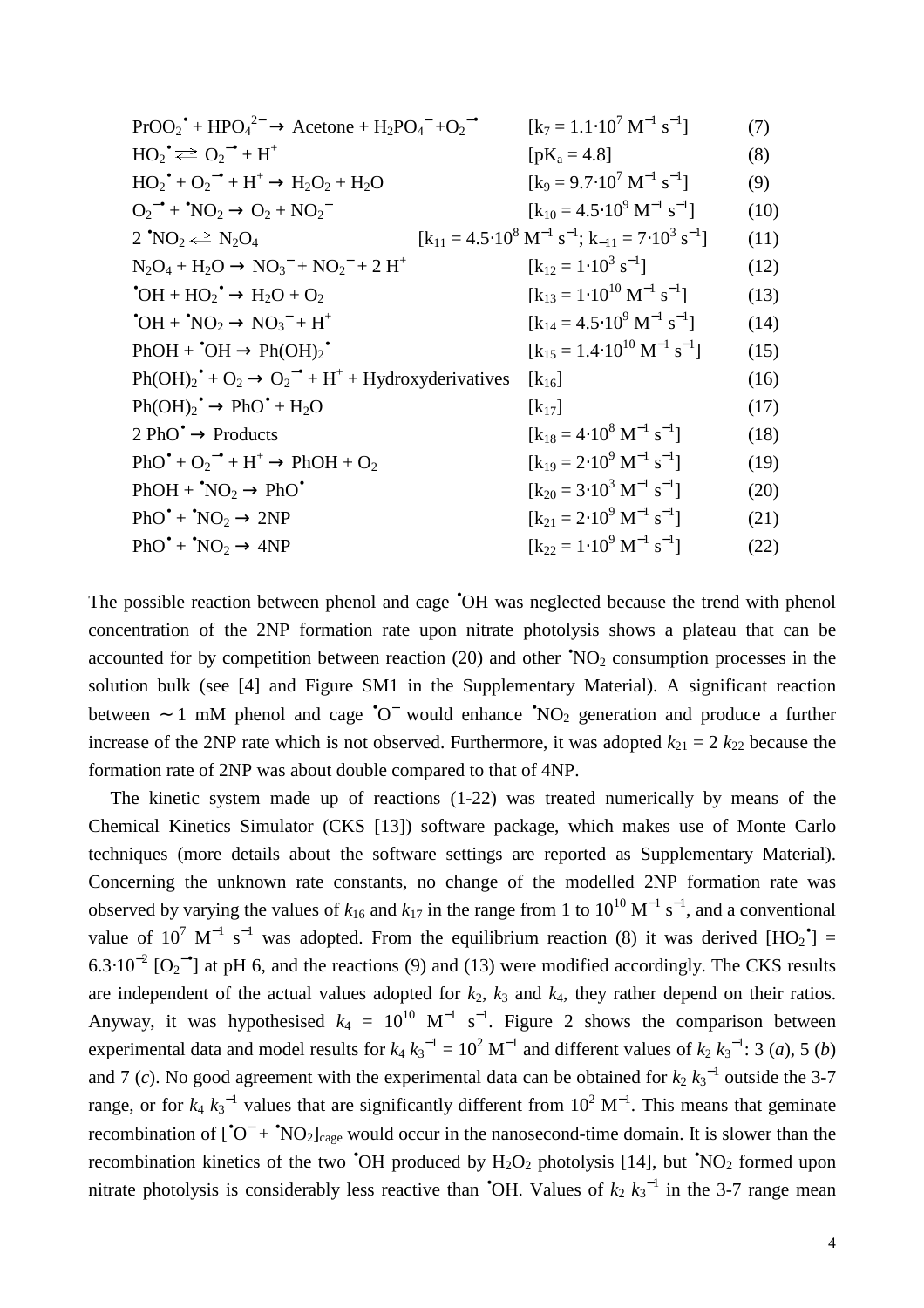that, in the absence of 2-propanol, less than 25% of  $[^{\circ}O^{-} + \circ NO_{2}]_{\text{cage}}$  would evolve into bulk radical species, the remainder undergoing recombination to nitrate.

In the absence of reaction (4) the model foresees a slight inhibition by 2-propanol of the formation of 2NP (curve *d* in Figure 2), possibly due to the enhanced production of  $O_2$ <sup>-•</sup> in the presence of the alcohol. Indeed,  $O_2^{\bullet}$  is able to scavenge  $\text{NO}_2$  in reaction (10). Reaction (4) followed by (5-7) should significantly increase the formation rates of both  $\text{{}^{6}NO_2}$  and  $O_2^{\bullet}$ : the former is expected to enhance and the latter to inhibit phenol nitration. Both species undergo dismutation (reactions 11-12 and 9) and the respective dismutation rates are proportional to  $[^{\circ}NO_{2}]^{2}$ and to  $[O_2^{\bullet}]^2$  (because  $[O_2^{\bullet}]$   $[HO_2^{\bullet}] \sim \alpha_{HO2\bullet} [O_2^{\bullet}]^2$ ). The rates of reactions (9) and (11-12) grow thus very fast with increasing [<sup>•</sup>NO<sub>2</sub>] and  $[O_2]$ <sup>-•</sup>], but while reactions (11-12) are considerably slower than (20-22) in the presence of 1 mM phenol, reaction (9) is a significant  $O_2^{\bullet}$  sink. Therefore, formation of both  $\text{{\degree}NO}_2$  and  $O_2 \text{{\degree}~}$  in reactions (4-7) would enhance the consumption rate of  $O_2$ <sup>-•</sup> more than that of <sup>•</sup>NO<sub>2</sub>, leaving an excess <sup>•</sup>NO<sub>2</sub> that would enhance nitration.

#### *Acknowledgements*

Financial support by PNRA-Progetto Antartide is gratefully acknowledged. The bursary of BS in Torino was supported by Compagnia di San Paolo, Torino, Italy.

#### **References**

- [1] J. Mack, J.R. Bolton, Photochemistry of nitrite and nitrate in aqueous solution: a review, J. Photochem. Photobiol. A: Chem. 128 (1999) 1-13.
- [2] S. Goldstein, J. Rabani, Mechanism of nitrite formation by nitrate photolysis in aqueous solutions: the role of peroxynitrite, nitrogen dioxide, and hydroxyl radical, J. Am. Chem. Soc. 129 (2007) 10597-10601.
- [3] J. Dzengel, J. Theurich, D.W. Bahnemann, Formation of nitroaromatic compounds in advanced oxidation processes: photolysis versus photocatalysis, Environ. Sci. Technol. 33 (1999) 294- 300.
- [4] P.R. Maddigapu, D. Vione, B. Ravizzoli, C. Minero, V. Maurino, L. Comoretto, S. Chiron, Laboratory and field evidence of the photonitration of 4-chlorophenol to 2-nitro-4 chlorophenol and of the associated bicarbonate effect, Environ. Sci. Pollut. Res. 17 (2010) 1063-1069.
- [5] F. Machado, P. Boule, Photonitration and photonitrosation of phenolic derivatives induced in awueous solution by excitation of nitrite and nitrate ions, J. Photochem. Photobiol. A: Chem. 86 (1995) 73-80.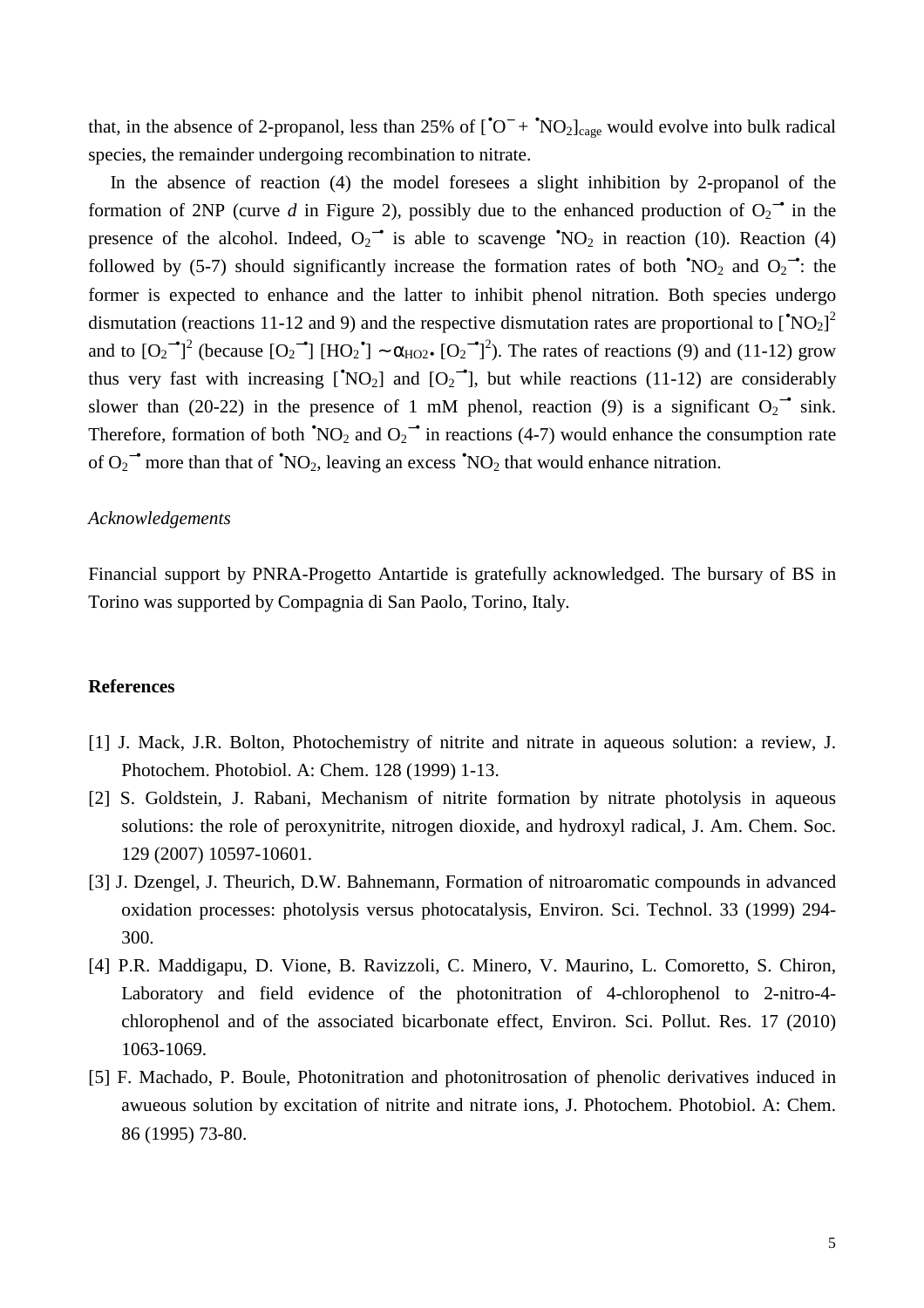- [6] C. Minero, V. Maurino, F. Bono, E. Pelizzetti, A. Marinoni, G. Mailhot, M.E. Carlotti, D. Vione, Effect of selected organic and inorganic snow and cloud components on the photochenical generation of nitrite by nitrate irradiation, Chemosphere 68 (2007) 2111-2117.
- [7] G. Mark, H.-G. Korth, H.-P. Schuchmann, C. von Sonntag, The photochemistry f aqueous nitrate ion revisited, J. Photochem. Photobiol. A: Chem. 101 (1996) 89-103.
- [8] P. Nissenson, D. Dabdub, R. Das, V. Maurino, C. Minero, D. Vione, Evidence of the water-cage effect on the photolysis of NO<sub>3</sub><sup>-</sup> and FeOH<sup>2+</sup>. Implications of this effect and of H<sub>2</sub>O<sub>2</sub> surface accumulation on photochemistry at the air-water interface of atmospheric droplets, Atmos. Environ. 44 (2010) 4859-4866.
- [9] L. Carlos, D. Nichela, J.M. Triszcz, J.I. Felice, F.S.G. Einschlag, Nitration of nitrobenzene in Fenton's processes, Chemosphere 80 (2010) 340-345.
- [10] G.V. Buxton, C.L. Greenstock, W.P. Helman, A.B. Ross, Critical review of rate constants for reactions of hydrated electrons, hydrogen atoms and hydroxyl radicals (•OH/O−•) in aqueous solution, J. Phys. Chem. Ref. Data 17 (1988) 1027-1284.
- [11] S. Goldstein, G. Czapski, J. Lind, G. Merenyi, Tyrosine nitration by simultaneous generation of  $\textdegree'NO$  and  $O_2^{\bullet}$  under physiological conditions - How the radicals do the job, J. Biol. Chem. 275 (2000) 3031-3036.
- [12] P. Neta, R. E. Huie, A.B. Ross, Rate constants for reactions of inorganic radicals in aqueous solution, J. Phys. Chem. Ref. Data 17 (1988) 1027-1034.
- [13] *http://www.almaden.ibm.com/st/computational\_science/ck/?cks*, last accessed May 2011.
- [14] R.A. Crowell, R. Lian, M. C. Sauer, D. A. Oulianov, I. A. Shkrob, Geminate recombination of hydroxyl radicals generated in 200 nm photodissociation of aqueous hydrogen peroxide, Chem. Phys. Lett. 383 (2004) 481-485.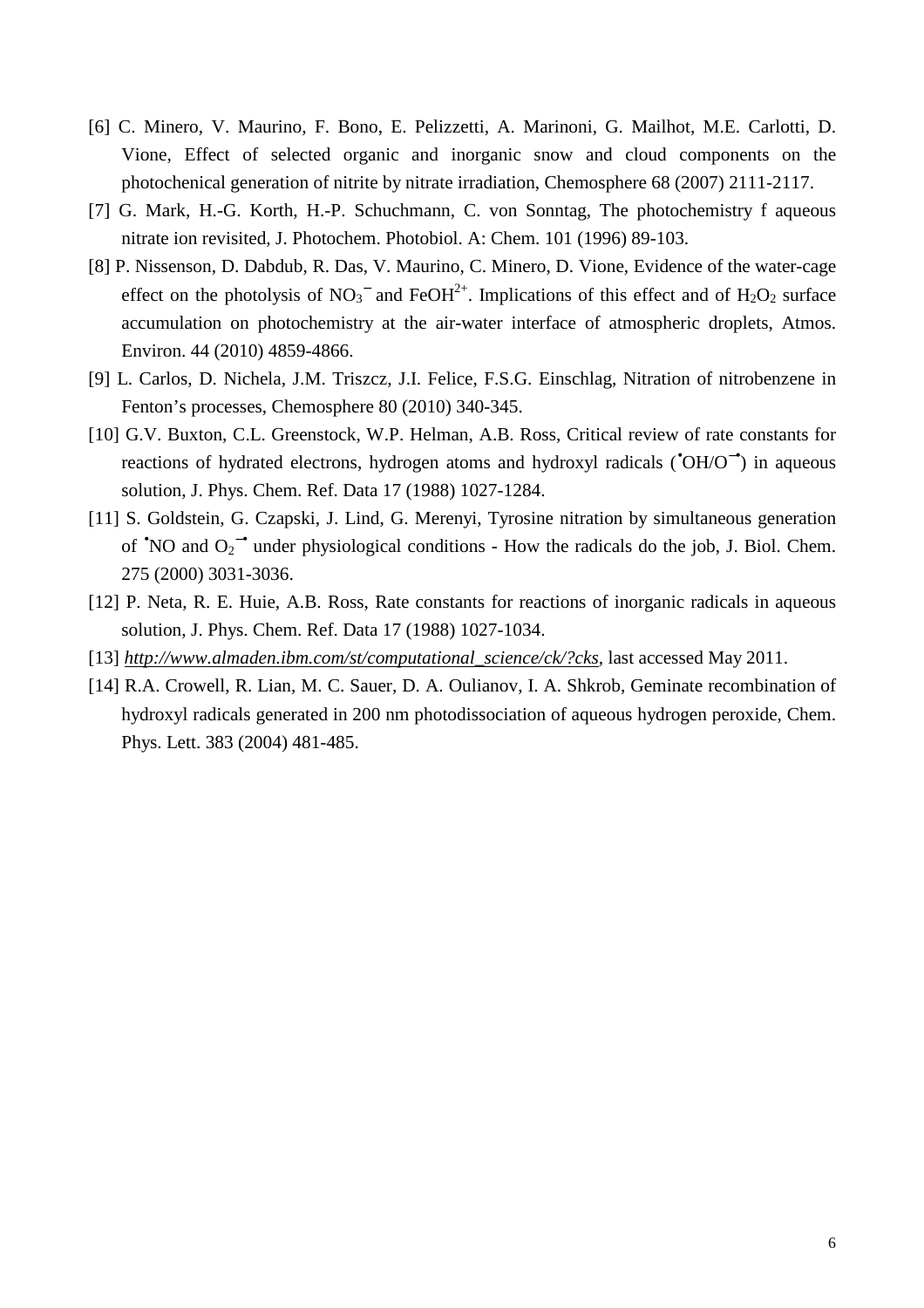

**Figure 1.** Time evolution of 2NP upon UVB irradiation of 1 mM phenol and 0.1 M NaNO<sub>3</sub> (pH 6, phosphate buffer), in the presence of different initial concentrations of 2-propanol, in aerated solution. The time evolution data of 2NP are fitted with equations of the form  $[2NP]_t = k_{2NP}^f [PhOH]_0 (k_{2NP}^d - k_{PhOH}^d)^{-1} [exp(-k_{PhOH}^d t) - exp(-k_{2NP}^d t)]$ , where  $[2NP]_t$ is the concentration of 2NP at the time *t*, [PhOH]<sub>0</sub> the initial phenol concentration,  $k_{\text{NP}}^{\text{f}}$ and  $k_{\text{NP}}^d$  the pseudo-first order rate constants for the formation and degradation of 2NP, and  $k_{\text{PhOH}}^d$  the pseudo-first order rate constant for the degradation of phenol.